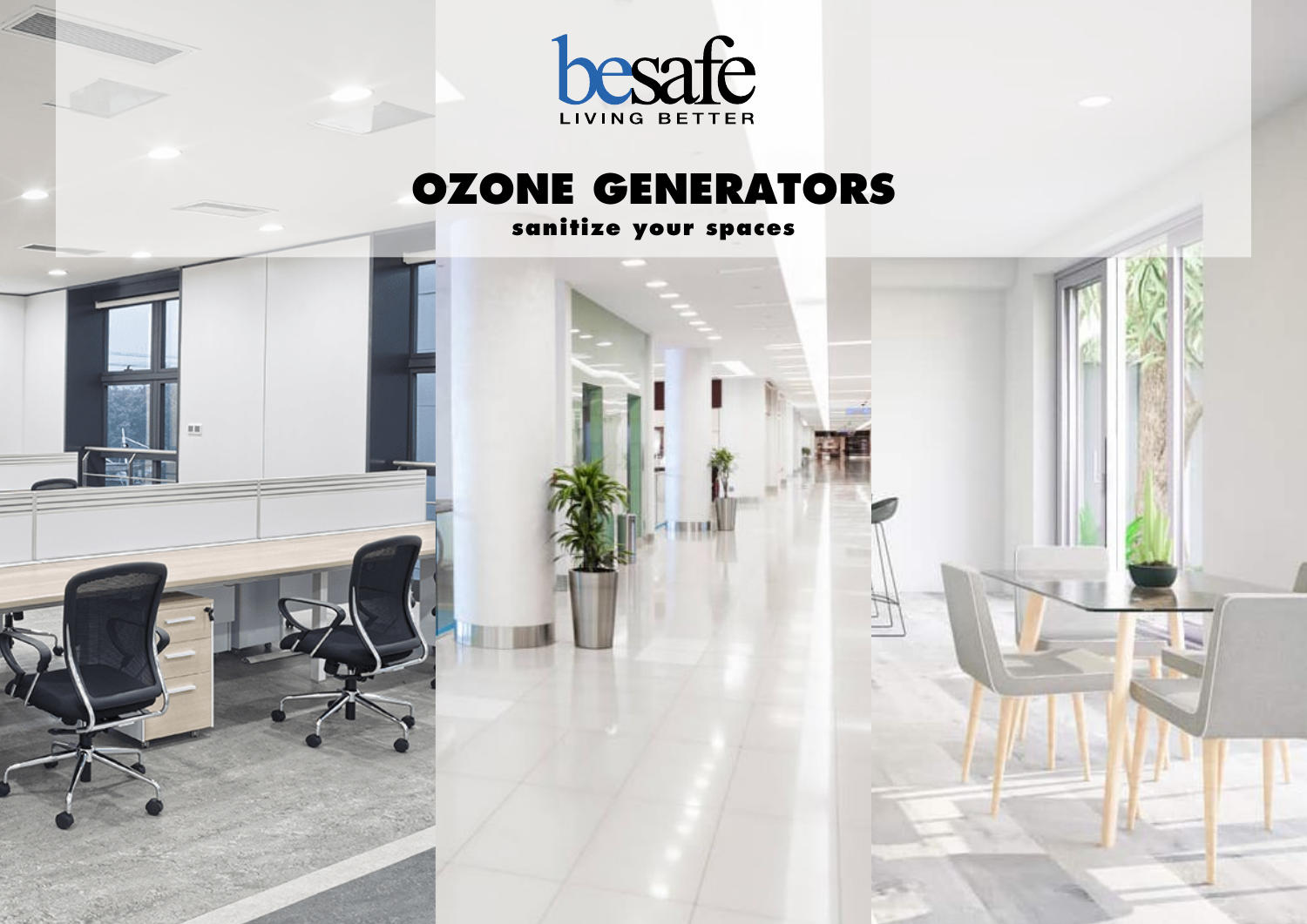

### OZONE GENERATOR

### **L'Ozono: cos'è e come funziona**

L'ozono è un GAS incolore instabile composto da ossigeno trivalente (O<sub>3</sub>) che in natura si trasforma in atmosfera per irradiazione dei raggi ultravioletti, oppure con le scariche elettriche prodotte durante i temporali. In montagna è presente in concentrazioni maggiori e questo ci da la sensazione di freschezza e di aria pura.

L'ozono è un GAS naturale con un altissimo potere ossidante con la particolarità di dissolversi senza lasciare traccia o residui chimici. Il suo elevato potere ossidante e la sua naturale tendenza a ritornare ossigeno (O²), lo rende un GAS dalle elevate proprietà di impiego in molte applicazioni per il trattamento dell'aria e dell'acqua. La sua particolare instabilità non gli permette di essere immagazzinato e di conseguenza deve essere prodotto nel luogo dove viene utilizzato, in assenza di persone o animali.

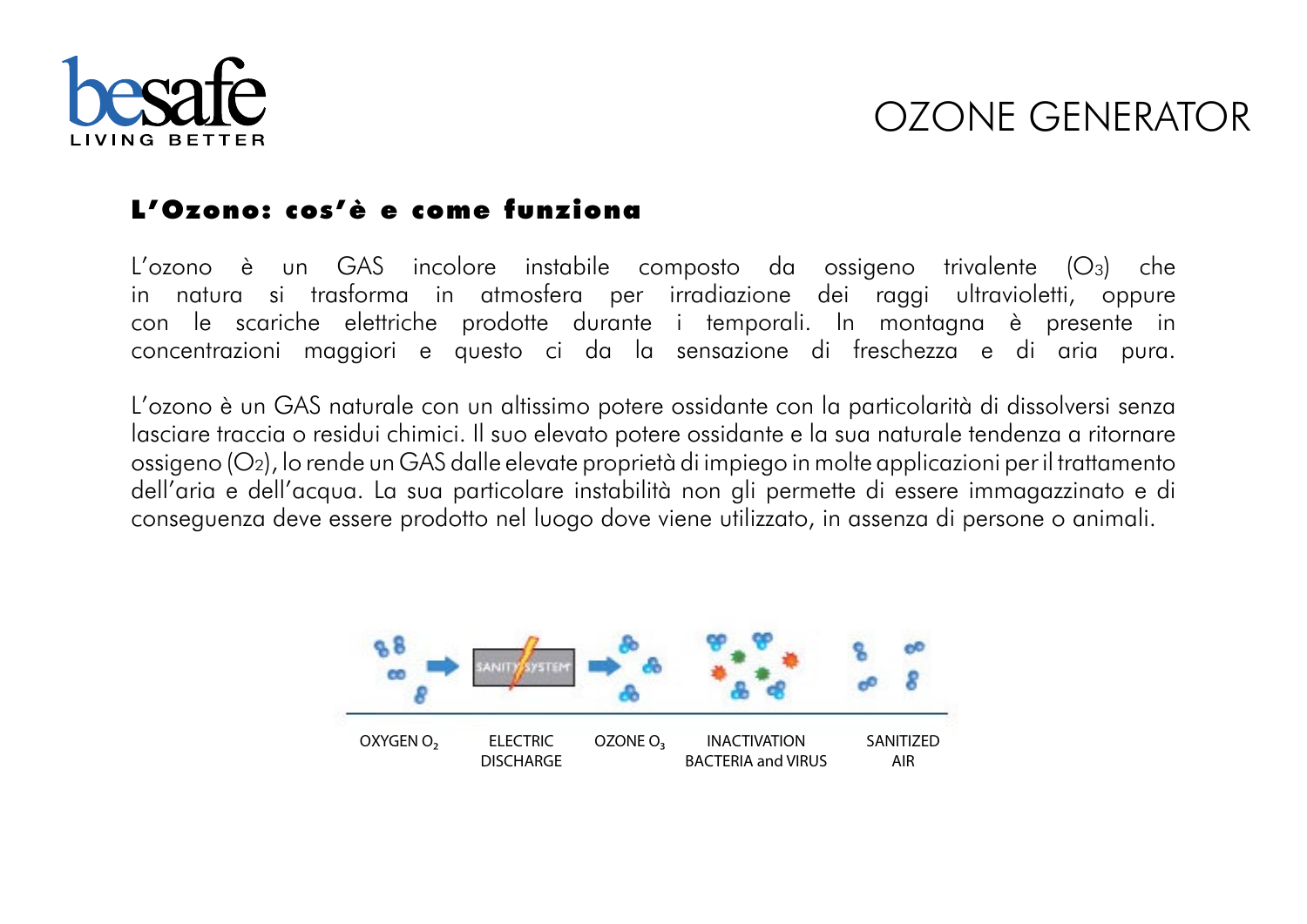

# **MODEL: QLA-5G** OZONE GENERATOR





#### **5G ceramic ozone generator sanitize your spaces. Field of application for sanification: 0-90 sqm.**

It is great for your car, little offices, shops and rooms and other space. Ozone output: **5g/h**  Voltage: 220V/50Hz Power: 80W Product size: 25 x 16 x 21 cm Product weight:  $6 \pm 0.5$  Kgs 2 hours manual timer. Indicator safe: can know in time if there is a failure. Simple appearance, suitable for various scenes. Inside fan cooling. Carbon steel spray material, corrosion resistance, long service life . With non-slip rubber pad on the bottom, the equipment is stable when

working circuit disconnection .

The internal accessories are all fixed with screws.

Double-sided ozone outlet, larger disinfection area, faster ozone diffusion and high disinfection efficiency .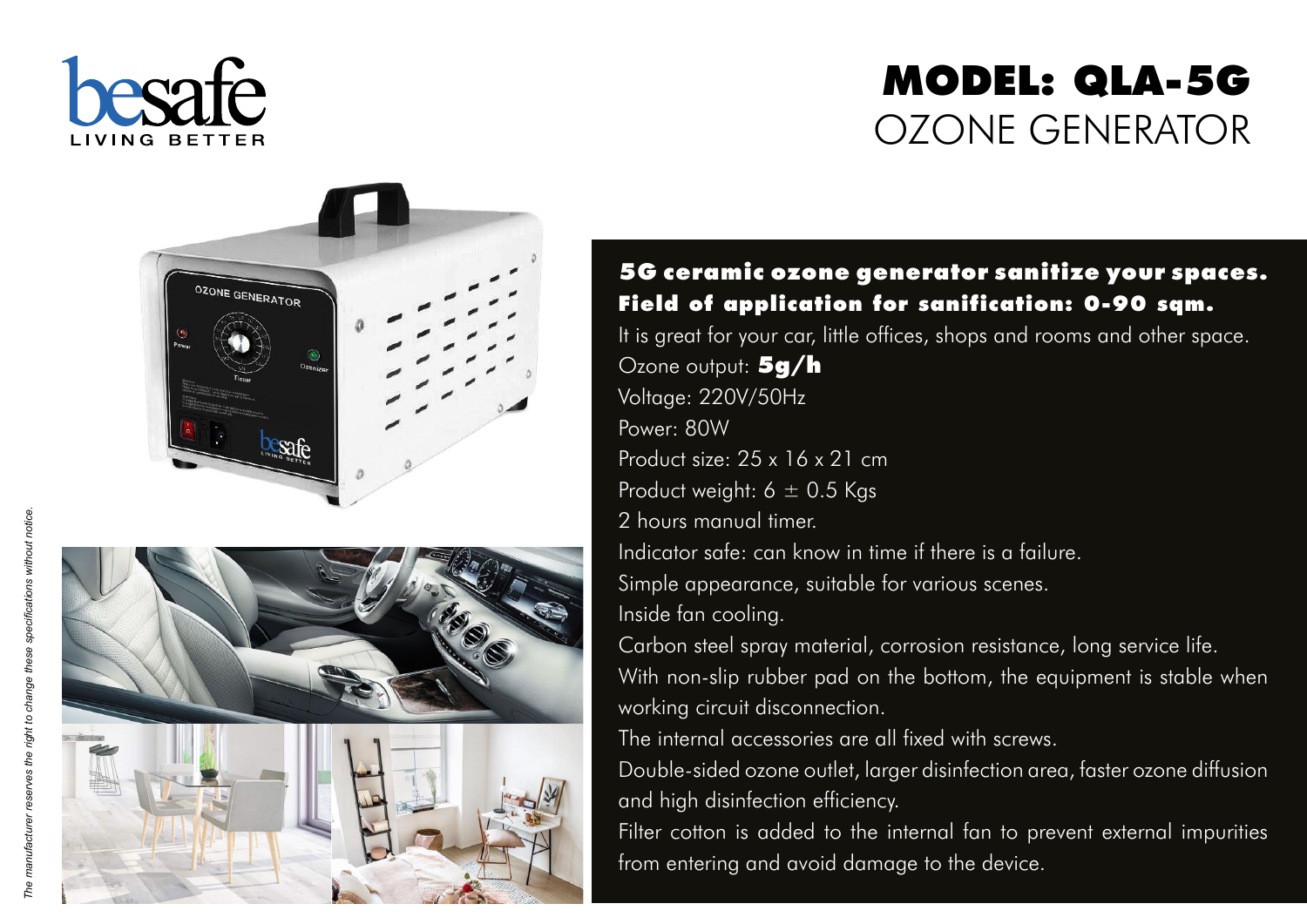

# **MODEL: QLA-10G** OZONE GENERATOR





**10G ceramic ozone generator sanitize your spaces. Field of application for sanification: 0-150 sqm.** It is great for your car, little offices, shops and rooms and other space. Ozone output: **10g/h**  Voltage: 220V/50Hz Power: 150W Product size: 25 x 16 x 21 cm Product weight:  $6.3 \pm 0.5$  Kgs 2 hours manual timer. Indicator safe: can know in time if there is a failure. Simple appearance, suitable for various scenes. Inside fan cooling. Carbon steel spray material, corrosion resistance, long service life . With non-slip rubber pad on the bottom, the equipment is stable when

working circuit disconnection . The internal accessories are all fixed with screws.

Double-sided ozone outlet, larger disinfection area, faster ozone diffusion and high disinfection efficiency .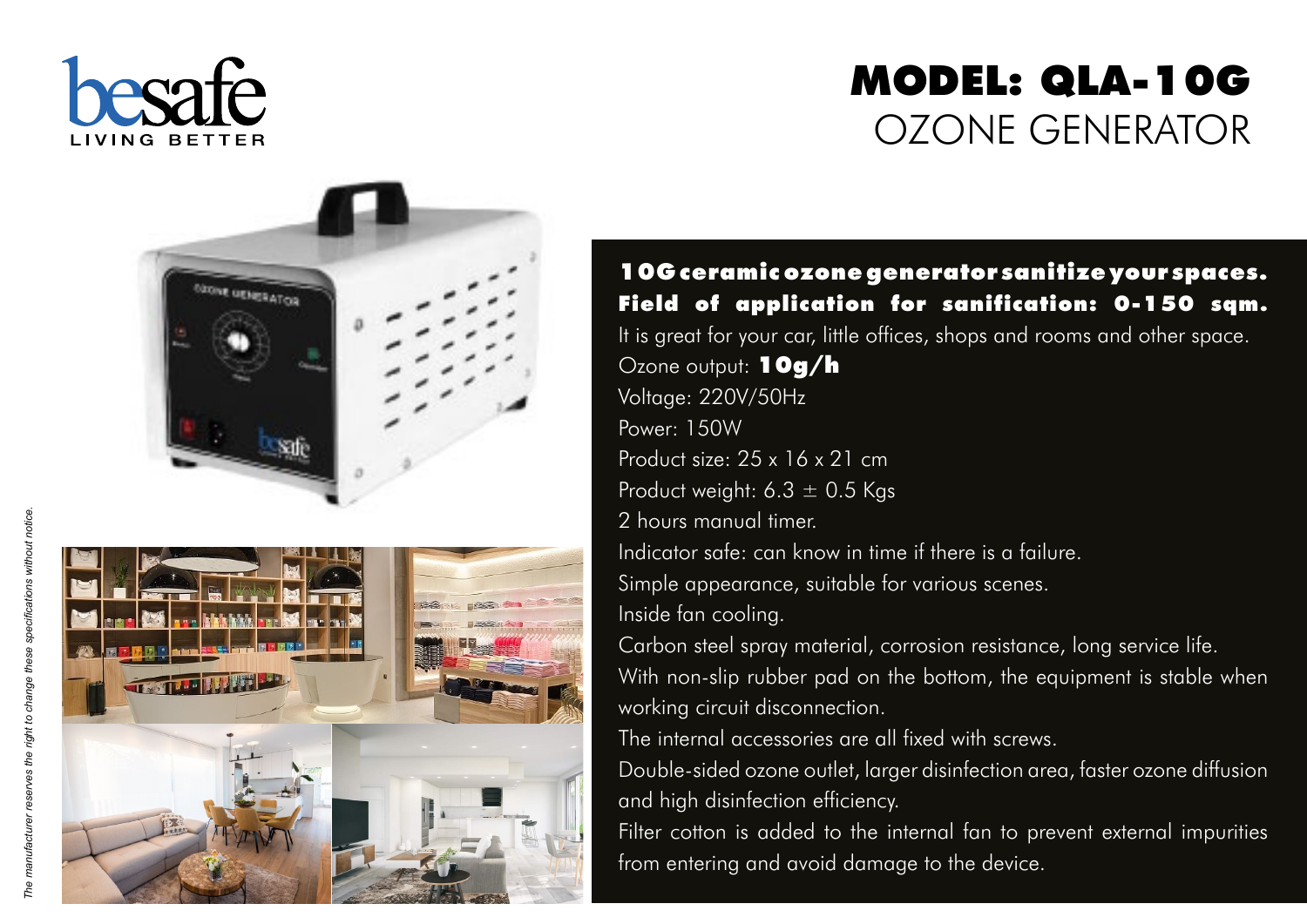

# **MODEL: QLA-20G** OZONE GENERATOR



**20G ceramic ozone generator sanitize your spaces. Field of application for sanification: 0-300 sqm.** It is great for your car, little offices, shops and rooms and other space. Ozone output: **20g/h**  Voltage: 220V/50Hz Power: 280W Product size: 25 x 16 x 21 cm Product weight:  $6.8 \pm 0.5$  Kgs 2 hours manual timer. Indicator safe: can know in time if there is a failure. Simple appearance, suitable for various scenes. Inside fan cooling. Carbon steel spray material, corrosion resistance, long service life . With non-slip rubber pad on the bottom, the equipment is stable when

The internal accessories are all fixed with screws.

working circuit disconnection .

Double-sided ozone outlet, larger disinfection area, faster ozone diffusion and high disinfection efficiency .